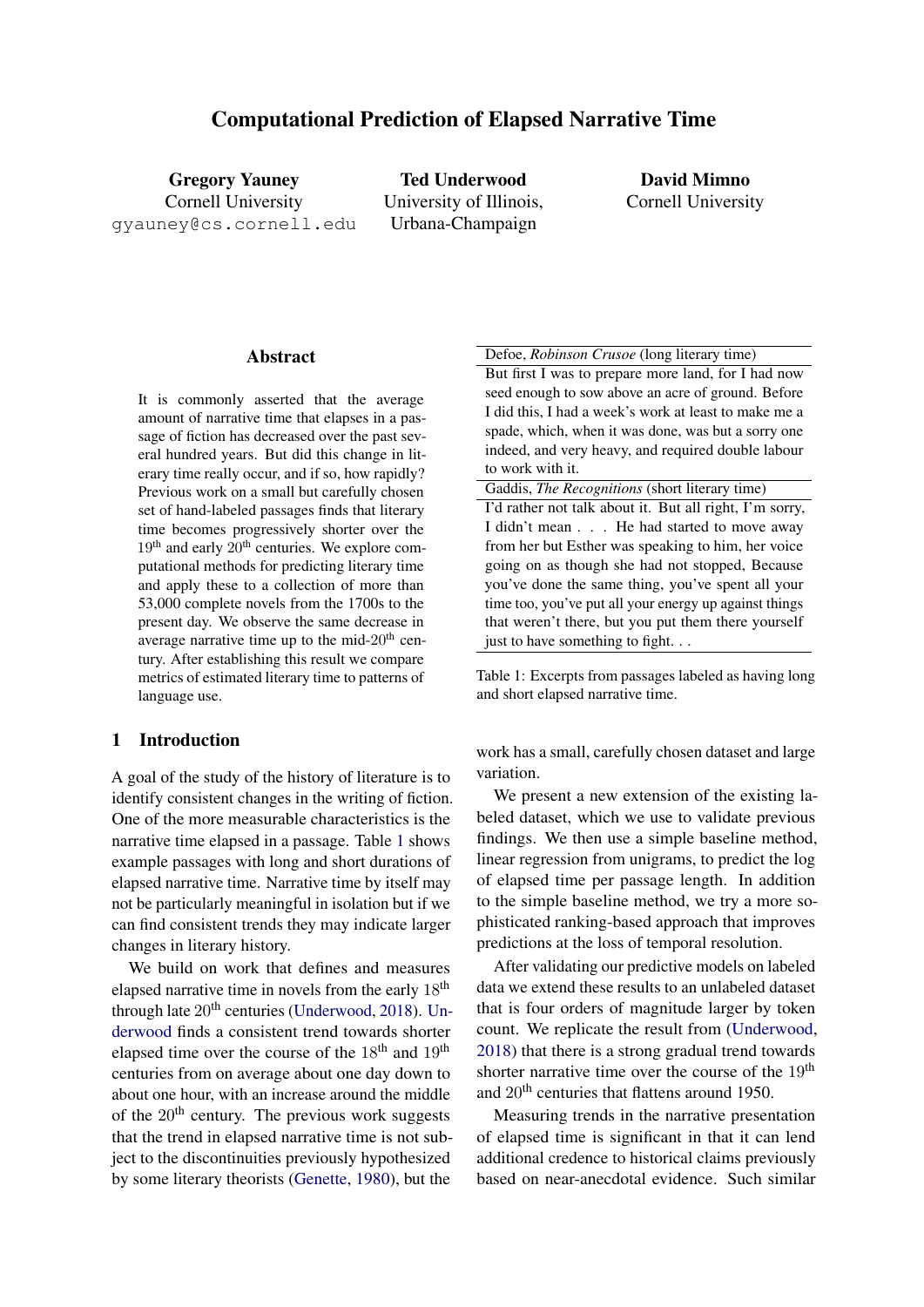gradual downward trends between the small labeled dataset and the large dataset serve to increase confidence in the gradual decrease in elapsed narrative time rather than the previously hypothesized discontinuity [\(Underwood,](#page-6-0) [2018\)](#page-6-0). We interrogate the diachronic trends in narrative time using a learned topic model and preliminarily find that the trends are not due to a simple identification of centuryspecific style.

## 2 Related work

Much work has been done on computationallyassisted narrative interpretation, especially on such large-scale categorizations as genre, style, and nationality, as well as on quantifying literaryhistorical phenomena over time [\(Jockers,](#page-6-2) [2013;](#page-6-2) [Piper,](#page-6-3) [2018\)](#page-6-3). We focus on finer-grained textural information, as in work that quantifies intratextual qualities [\(Underwood,](#page-6-0) [2018;](#page-6-0) [McGrath et al.,](#page-6-4) [2018\)](#page-6-4).

# 3 Datasets

We use three datasets of varying sizes: two small labeled datasets for learning to predict elapsed narrative time and to quantify the quality of that prediction. The third, much larger, dataset is for evaluating the extent to which the resulting literary historical claims about elapsed narrative time are justified on a larger corpus.

## 3.1 Existing labeled dataset

As a starting point, we begin with a dataset collected and analyzed by [Underwood,](#page-6-0) which we refer to as the WLTMM dataset [\(Underwood,](#page-6-0) [2018\)](#page-6-0). This dataset consists of 1,765 passages of about 250 words in length chosen from 108 canonical, best-selling, and randomly chosen novels.

#### 3.2 Newly labeled dataset

In addition to the existing labeled passages, we created an additional set of labeled passages. These will be released publicly to the extent possible under copyright. In order to validate similarity within authors we label new passages from novels in the existing WLTMM dataset. To evaluate performance across authors, we also include a number of new, previously unlabeled novels.

We labeled elapsed narrative time for eight passages from each of seven novels for a total of 56 newly labeled passages. The novels were a combination of those already in the WLTMM dataset

<span id="page-1-1"></span>

Figure 1: Estimated years of first publication in the sample of 53,539 HathiTrust volumes.

and new novels from across the time period covered by the WLTMM dataset: *Robinson Crusoe* (1719), *Pride and Prejudice* (1813), *Frankenstein* (1818), *Jane Eyre* (1847), *Middlemarch* (1871- 2), *Mrs Dalloway* (1925), and *The Recognitions* (1955). Passages were 250-word segments chosen at random from the selected novels. No individual passages were repeated between this and the WLTMM dataset.

# 3.3 HathiTrust

In order to extend our analysis to a large-scale data set including contemporary works we need access to passage-level word count information from volumes that are in copyright. The HathiTrust Digital Library<sup>[1](#page-1-0)</sup> provides, among other things, page-level word frequencies of millions of volumes of text. We sampled 116,434 volumes from HathiTrust that (a) had a genre metadata tag of fiction and (b) were published in English. We constructed bags of words for each volume. The vocabulary was limited for computational efficiency to the top 10,000 words in a sample of 1,000 HathiTrust volumes.

The year of publication field in the HathiTrust metadata is an insufficient proxy for year of first publication [\(Bamman et al.,](#page-6-5) [2017\)](#page-6-5). In order to estimate year of first publication, if a volume was published after the year of the author's death, we estimated the year of first publication as the year of the author's birth plus thirty years. We found this metadata-based strategy provided a reasonable estimation for our purposes, so we did not predict first publication from the text data as in [\(Bamman](#page-6-5) [et al.,](#page-6-5) [2017\)](#page-6-5). Particular examples of failure were for novels first published posthumously or later editions published while an author was alive. Figure [1](#page-1-1) shows the distribution of estimated years of first publication in our sample of the HathiTrust dataset.

<span id="page-1-0"></span><sup>1</sup>[https://www.hathitrust.org/]( https://www.hathitrust.org/)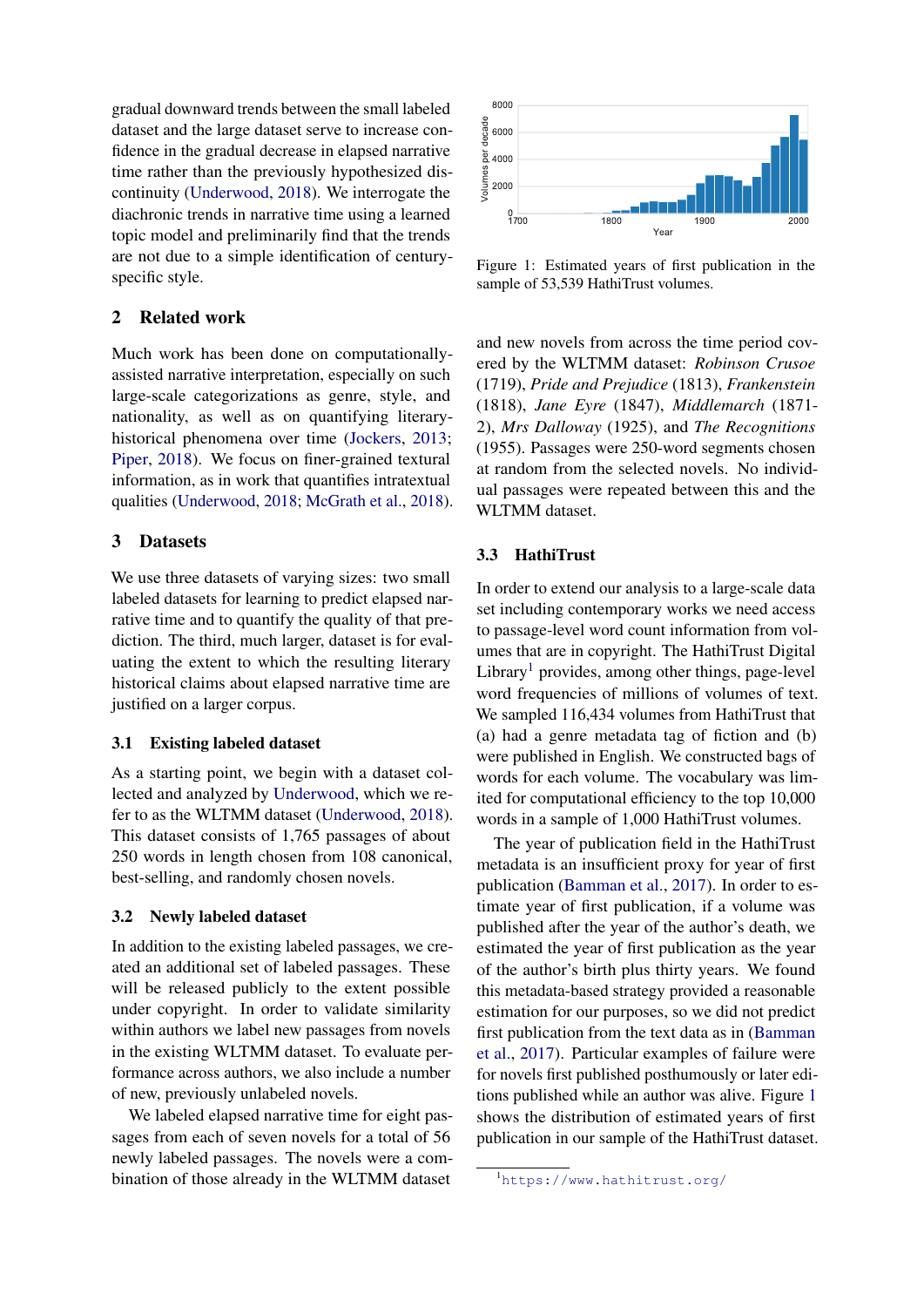<span id="page-2-2"></span>

| Novel                                | Labeled                   | Predicted                    | Passage                                                                                                                                                                                                                                                                                                                                                                                                                                                                                                                                                                                                                                                                                                                                                                                                                                                                                                                                                                                                                                                                                                                                                                                                                                                                                                                                                                                                                                                                                      |
|--------------------------------------|---------------------------|------------------------------|----------------------------------------------------------------------------------------------------------------------------------------------------------------------------------------------------------------------------------------------------------------------------------------------------------------------------------------------------------------------------------------------------------------------------------------------------------------------------------------------------------------------------------------------------------------------------------------------------------------------------------------------------------------------------------------------------------------------------------------------------------------------------------------------------------------------------------------------------------------------------------------------------------------------------------------------------------------------------------------------------------------------------------------------------------------------------------------------------------------------------------------------------------------------------------------------------------------------------------------------------------------------------------------------------------------------------------------------------------------------------------------------------------------------------------------------------------------------------------------------|
| The Recognitions<br>Gaddis (1955)    | $-3.9120$<br>(5 minutes)  | $-3.7238$<br>(6 minutes)     | But, and then, you're all right? I'd rather not talk about it. But all right, I'm sorry, I didn't mean He had started to move away from her but Esther was speaking to him, her voice going on as<br>though she had not stopped. Because you've done the same thing, you've spent all your time too, you've put all your energy up against things that weren't there, but you put them there yourself just to<br>have something to fight Esther  So you wouldn't have to fight the real things. She spoke with great rapidity at him. And now you say you're tired? At your age, because you've been trying to<br>make negative things do the work of positive ones I wish I was an old man! he burst out at her, and then lowered his eyes again, his pale hand inside his coat holding the thick packet there.<br>Because damn it, this being young, it's like he said it was, it's like a tomb, this youth, youth, this thing in America, this accent on youth, on everything belongs to the young, and we, look at us, in<br>this tomb, like he told me it could be, like he said it was And Otto raised his eyes to see nothing moving in her face. Yes, you came here for him, didn't you, she said quietly. You only wanted to<br>see him, didn't you. And                                                                                                                                                                                                                            |
| Frankenstein<br>Shelley (1818)       | 1.7509<br>(1 day)         | 3.5959<br>$(9 \text{ days})$ | narrower as I approached my native town. I discovered more distinctly the black sides of Jura, and the bright summit of Mont Blanc. I wept like a child. Dear mountains! my own beautiful lake! how<br>do you welcome your wanderer? Your summits are clear; the sky and lake are blue and placid. Is this to prognosticate peace, or to mock at my unhappiness? I fear, my friend, that I shall render<br>myself tedious by dwelling on these preliminary circumstances; but they were days of comparative happiness, and I think of them with pleasure. My country, my beloved country! who but a native<br>can tell the delight I took in again beholding thy streams, thy mountains, and, more than all, thy lovely lake! Yet, as I drew nearer home, grief and fear again overcame me. Night also closed around;<br>and when I could hardly see the dark mountains, I felt still more gloomily. The picture appeared a vast and dim scene of evil, and I foresaw obscurely that I was destined to become the most wretched<br>of human beings. Alas! I prophesied truly, and failed only in one single circumstance, that in all the misery I imagined and dreaded, I did not conceive the hundredth part of the anguish I was destined<br>to endure. It was completely dark when I arrived in the environs of Geneva; the gates of the town were already shut; and I was obliged to pass the night at Secheron, a village at the distance of half                                      |
| Pride and Prejudice<br>Austen (1813) | 5.0831<br>$(1$ month)     | $-3.0814$<br>(11 minutes)    | farther northwards than Derbyshire. In that county there was enough to be seen to occupy the chief of their three weeks; and to Mrs. Gardiner it had a peculiarly strong attraction. The town<br>where she had formerly passed some years of her life, and where they were now to spend a few days, was probably as great an object of her curiosity as all the celebrated beauties of Matlock,<br>Chatsworth, Dovedale, or the Peak. Elizabeth was excessively disappointed; she had set her heart on seeing the Lakes, and still thought there might have been time enough. But it was her business to<br>be satisfied-and certainly her temper to be happy; and all was soon right again. With the mention of Derbyshire there were many ideas connected. It was impossible for her to see the word without<br>thinking of Pemberley and its owner. But surely," said she, "I may enter his county with impunity, and rob it of a few petrified spars without his perceiving me." The period of expectation was now<br>doubled. Four weeks were to pass away before her uncle and aunt's arrival. But they did pass away, and Mr. and Mrs. Gardiner, with their four children, did at length appear at Longbourn. The<br>children, two girls of six and eight years old, and two younger boys, were to be left under the particular care of their cousin Jane, who was the general fayourite, and whose steady sense and sweetness<br>of temper exactly adapted her for attending to them |
| Jane Eyre<br>Brontë (1847)           | $-2.1203$<br>(30 minutes) | 1.2455<br>(14 hours)         | dragged my exhausted limbs slowly towards it. It led me aslant over the hill, through a wide bog, which would have been impassable in winter, and was splashy and shaking even now, in the height of<br>summer. Here I fell twice; but as often I rose and rallied my faculties. This light was my forlorn hope: I must gain it. Having crossed the marsh, I saw a trace of white over the moor. I approached it;<br>it was a road or a track: it led straight up to the light, which now beamed from a sort of knoll, amidst a clump of trees-firs, apparently, from what I could distinguish of the character of their forms and<br>foliage through the gloom. My star vanished as I drew near: some obstacle had intervened between me and it. I put out my hand to feel the dark mass before me: I discriminated the rough stones of a<br>low wall-above it, something like palisades, and within, a high and prickly hedge. I groped on. Again a whitish object gleamed before me: it was a gate-a wicket; it moved on its hinges as I touched<br>it. On each side stood a sable bush-holly or yew. Entering the gate and passing the shrubs, the silhouette of a house rose to view, black, low, and rather long; but the guiding light shone nowhere. All<br>was obscurity. Were the inmates retired to rest? I feared it must be so. In seeking the door, I turned an angle: there                                                                                                   |

Table 2: Representative example passages with labeled elapsed time and predicted elapsed time. The top two passages show correct predictions for short duration and long duration. The bottom two passages show examples of extreme mismatches in prediction. Bright green: ten words with the greatest combined contribution in each passage indicative of long elapsed time. Dark green: next ten words in each passage indicative of long elapsed time. Bright purple: ten words with the greatest combined contribution in each passage indicative of short elapsed time. Dark purple: next ten words in each passage indicative of short elapsed time.

<span id="page-2-0"></span>

Figure 2: Distribution of cosine similarity after lowrank random projection between all pairs of 700 labeled HathiTrust volumes.

#### 3.4 Volume deduplication

Individual works appear in HathiTrust many times over. Reducing the number of duplicates is important to avoid the distorting effects that such duplicates can have, especially on semantic models [\(Schofield et al.,](#page-6-6) [2017\)](#page-6-6).

We used random low-rank projection of each volume from a vector with 10,000 entries weighted by inverse document frequency to a vector with 100 entries, and, after normalization, compared cosine similarities between all volumes. Only one volume was kept from any set of volumes with pairwise cosine similarities above a certain threshold.

The cutoff threshold was determined by running this process on a smaller labeled dataset of 700 volumes corresponding to 62 novels that were also in the WLTMM dataset. Figure [2](#page-2-0) shows, via a his-

<span id="page-2-1"></span>

| Duration | $\log(\frac{\text{minutes}}{\text{words}})$ |
|----------|---------------------------------------------|
| a year   | 7.651                                       |
| a month  | 5.152                                       |
| a week   | 3.697                                       |
| a day    | 1.751                                       |
| an hour  | $-1.427$                                    |
| a minute | $-5.521$                                    |

Table 3: Time durations converted to log of minutes per words for 250-word passages.

togram of pairwise cosine similarities, that the vast majority of such similarities were within the range of random while a small but noticeable fraction were very similar, as expected. We used the relatively conservative threshold of 0.75 that removed  $87.5\% \pm 30.6\%$  of each novel's duplicates on average while only removing eight volumes that were not duplicates from two novels each.

# 4 Predicting elapsed narrative time

We learned to both directly predict elapsed narrative time using linear regression and to rank two passages' elapsed times via logistic regression. Furthermore, we used a latent Dirichlet allocation topic model to interpret the output of the linear regression model [\(Blei et al.,](#page-6-7) [2003\)](#page-6-7).

#### 4.1 Linear regression

Following the work of [Underwood,](#page-6-0) we trained and tested a linear regression model on the WLTMM dataset. The input to the model was the unigram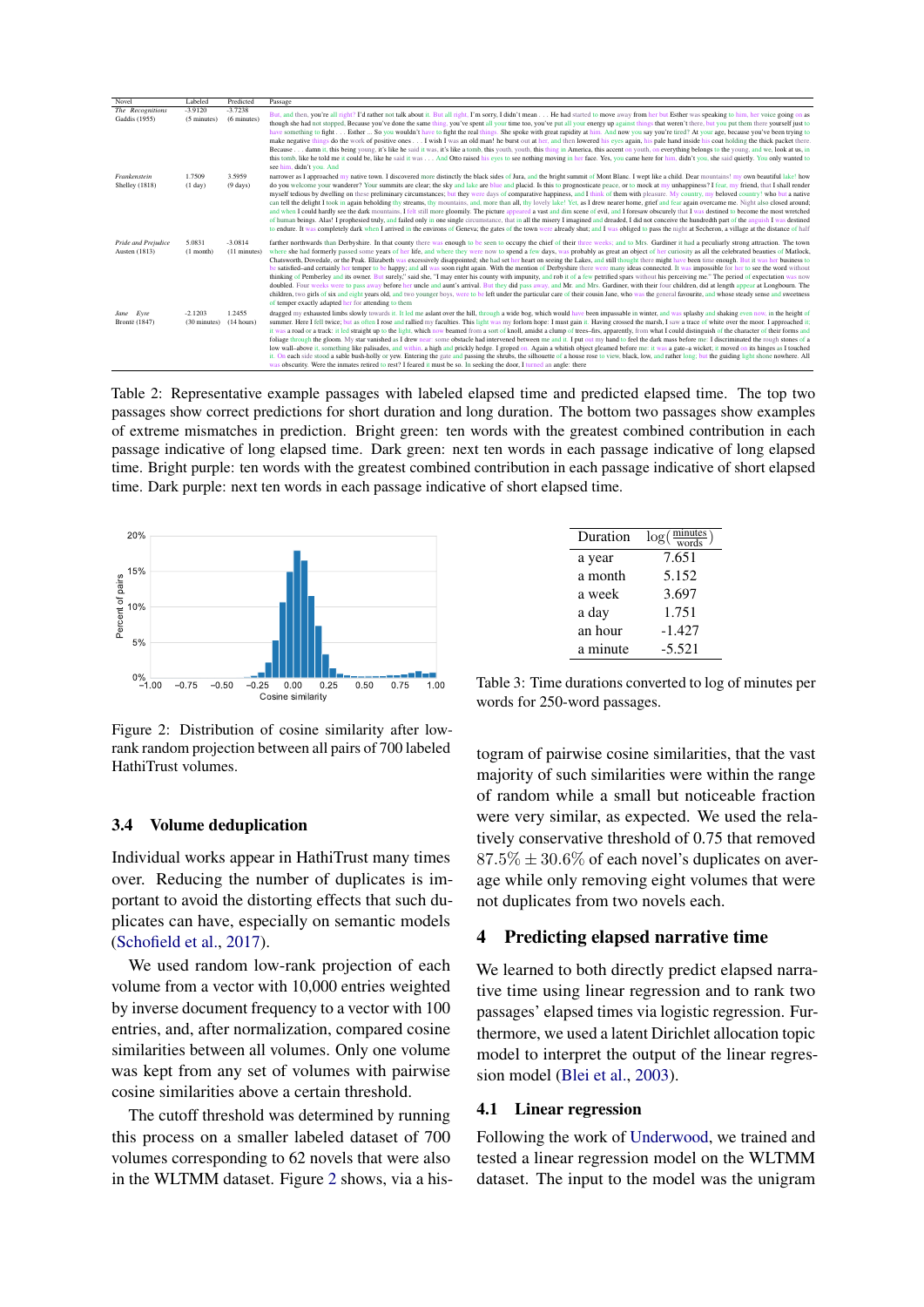<span id="page-3-0"></span>

Figure 3: Correlation between labeled and linear-regression-predicted elapsed narrative time for the newly labeled passages (blue) with the results for passages in the WLTMM dataset (orange) included for comparison. The diagonal lines indicate what would be perfect prediction. Points above the line correspond to passages with predictions that over-predict elapsed time, i.e. those with a predicted elapsed time greater than that which was labeled, and points under the line similarly correspond to under-predictions.

<span id="page-3-1"></span>

| Word    | Coefficient | Word    | Coefficient | Word  | Frequency      | Coefficient | Total contribution |
|---------|-------------|---------|-------------|-------|----------------|-------------|--------------------|
| years   | 0.7331      | woman   | $-0.3986$   | you   | 13             | 0.12        | 1.52               |
| life    | 0.6059      | black   | $-0.4176$   | ve    | 4              | 0.31        | 1.25               |
| return  | 0.5924      | best    | $-0.4193$   | to    | 9              | 0.08        | 0.68               |
| family  | 0.5065      | pocket  | $-0.4215$   | and   | 6              | 0.08        | 0.48               |
| failure | 0.5043      | room    | $-0.4243$   | eyes  | 2              | 0.23        | 0.46               |
| history | 0.4867      | thou    | $-0.4315$   |       |                |             |                    |
| wrote   | 0.4772      | struck  | $-0.4330$   | her   | 4              | $-0.12$     | $-0.50$            |
| during  | 0.4694      | wish    | $-0.4536$   | have  | $\overline{2}$ | $-0.30$     | $-0.60$            |
| nor     | 0.4337      | moment  | $-0.4935$   | him   | 4              | $-0.18$     | $-0.71$            |
| aunt    | 0.4309      | replied | $-0.6549$   | but   | 4              | $-0.24$     | $-0.95$            |
| (a)     |             | (b)     |             | thing | 2              | $-0.49$     | $-0.99$            |

Table 4: Coefficients from the linear regression for (a) words with coefficients most associated with longer elapsed time and (b) words with coefficients most associated with shorter elapsed time.

frequencies from a passage, and output was the log of the number of minutes per words in the passage. Table [3](#page-2-1) shows time durations with equivalent log values, for reference. The regression was trained on 1,487 passages from 90 novels, with a Pearson correlation coefficient of  $R=0.6095$  between labeled and predicted narrative time on held-out passages.

We further validated the trained model on our newly labeled dataset. Table [2](#page-2-2) shows representative examples of passages for which the classifier performed well and examples for which it performed poorly. Figure [3](#page-3-0) shows regression predictions for each passage in our newly labeled dataset with com-

<span id="page-3-2"></span>Table 5: Words that contribute most positively (top) and most negatively (bottom) to the prediction of elapsed time for the passage from *The Recognitions* shown at the top of Table [2.](#page-2-2)

parisons to predictions on passages from the same novels in the WLTMM dataset, where available. The Pearson correlation coefficient between labeled and predicted elapsed time for all passages in our newly labeled dataset was  $R=0.3474$  ( $p=0.0087$ ). The regression performed best on passages from *Frankenstein*, *Pride and Prejudice*, and *The Recognitions*, despite no passages from the latter two appearing in the training set.

Table [4](#page-3-1) shows the words with regression coefficients most indicative of long and short elapsed narrative time. Some words, examples of which include *you*, *to*, and *and* in Table [5,](#page-3-2) had coefficients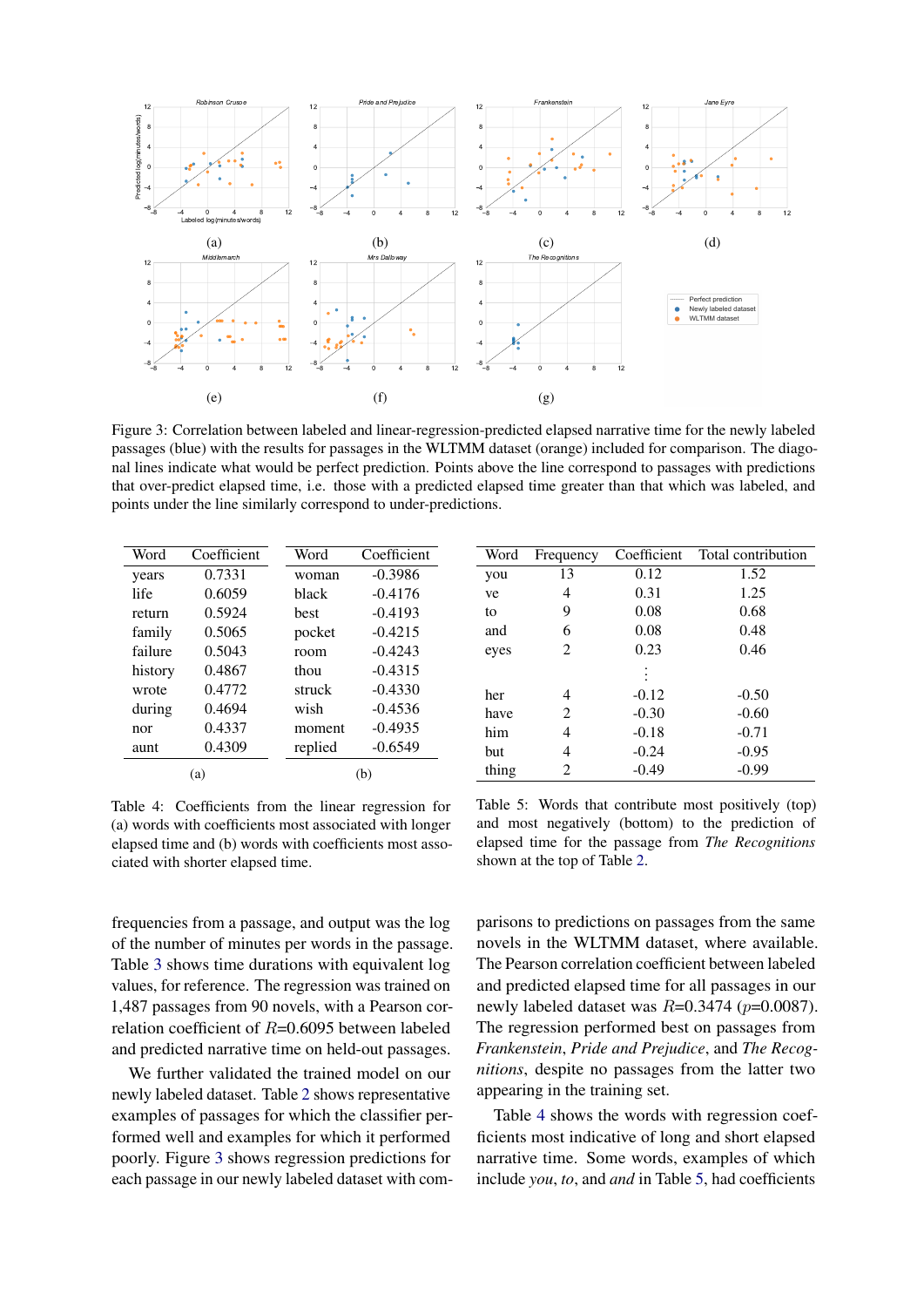<span id="page-4-0"></span>

Figure 4: Moving means of average predicted elapsed narrative time per passage in the labeled training dataset (orange) and the larger HathiTrust dataset (blue). Shaded regions represent 95% confidence intervals, which do not account for prediction uncertainty.

much closer to zero but contributed greatly to a passage's predicted time due to their high frequency.

We ran the trained classifier on all pages in our sampled HathiTrust dataset. Figure [4](#page-4-0) shows that predicted elapsed narrative time per page on the larger unlabeled HathiTrust dataset roughly parallels that of the predicted times for the WLTMM dataset when predictions are averaged by the novels' years of first publication. The average for passages in HathiTrust has a much narrower 95% confidence interval. This gives additional evidence across passages from full novels to the trend toward shorter elapsed narrative time throughout the  $19<sup>th</sup>$  and into the  $20<sup>th</sup>$  centuries identified in [\(Un](#page-6-0)[derwood,](#page-6-0) [2018\)](#page-6-0).

Linear regression is limited in both its treatment of input features and output estimates. It is not able to account for feature conjunctions as every additional instance of a word has the same linear effect on the prediction regardless of context. Word sequence information and syntactic parses could provide more information, but with our current unigram-level access to material under copyright we would not be able to extend our analysis beyond the early 1920s. More sophisticated multi-layer architectures might be able to find useful conjunctions of features or avoid overweighting frequent terms. Another limitation of linear regression is that it is purely additive, so that there are no builtin constraints on the range of outputs, even to the point where predictions become physically implausible. As we are making predictions in the form of the log of elapsed time, the addition of a few words as input could result in predictions that might be

<span id="page-4-1"></span>

Figure 5: Receiver operating characteristic and precision-recall curves for the ranking classifier run on the test set of newly labeled passages. The training and test sets were identical to those used for linear regression. The 'x' identifies this classifier's performance.

narratively impossible, such as a duration of milliseconds or decades.

#### 4.2 Ranking is an easier task than regression

In order to address some of the issues of the linear regression we trained a ranking classifier by performing logistic regression on the difference between two passages' bags of words. The goal was to see if determining which of the two input passages had a longer elapsed narrative time could be predicted with greater accuracy than directly predicting the log of the elapsed time. Specifically, we present the classifier with two passages and code a "correct" prediction as 0 if the first passage has a shorter duration and as 1 if the second passage has a shorter duration. The training data consisted 100,000 pairwise comparisons for random pairs of passages in the WLTMM dataset, and test data was pairwise comparisons between all pairs of passages in our newly labeled dataset.

Figure [5](#page-4-1) shows receiver operating characteristic (ROC) and precision-recall curves for the test set; the classifier had an area under the ROC curve (AUC) of 0.7448, precision of 0.72, and recall of 0.67. Logistic regression outperforms the baseline of ranking passages by the linear regression's predicted elapsed time, which achieved an AUC of 0.6517, with precision and recall of 0.69 and 0.64, respectively. The words that are most associated with longer and shorter elapsed time remain mostly unchanged from those in linear regression. There do not seem to be specific novels on which the classifier performs better or more poorly.

#### 4.3  $\ell_1$  regularization for word importance

We find that although there is room for improvement, a number of different approaches for predicting elapsed time computationally have similar em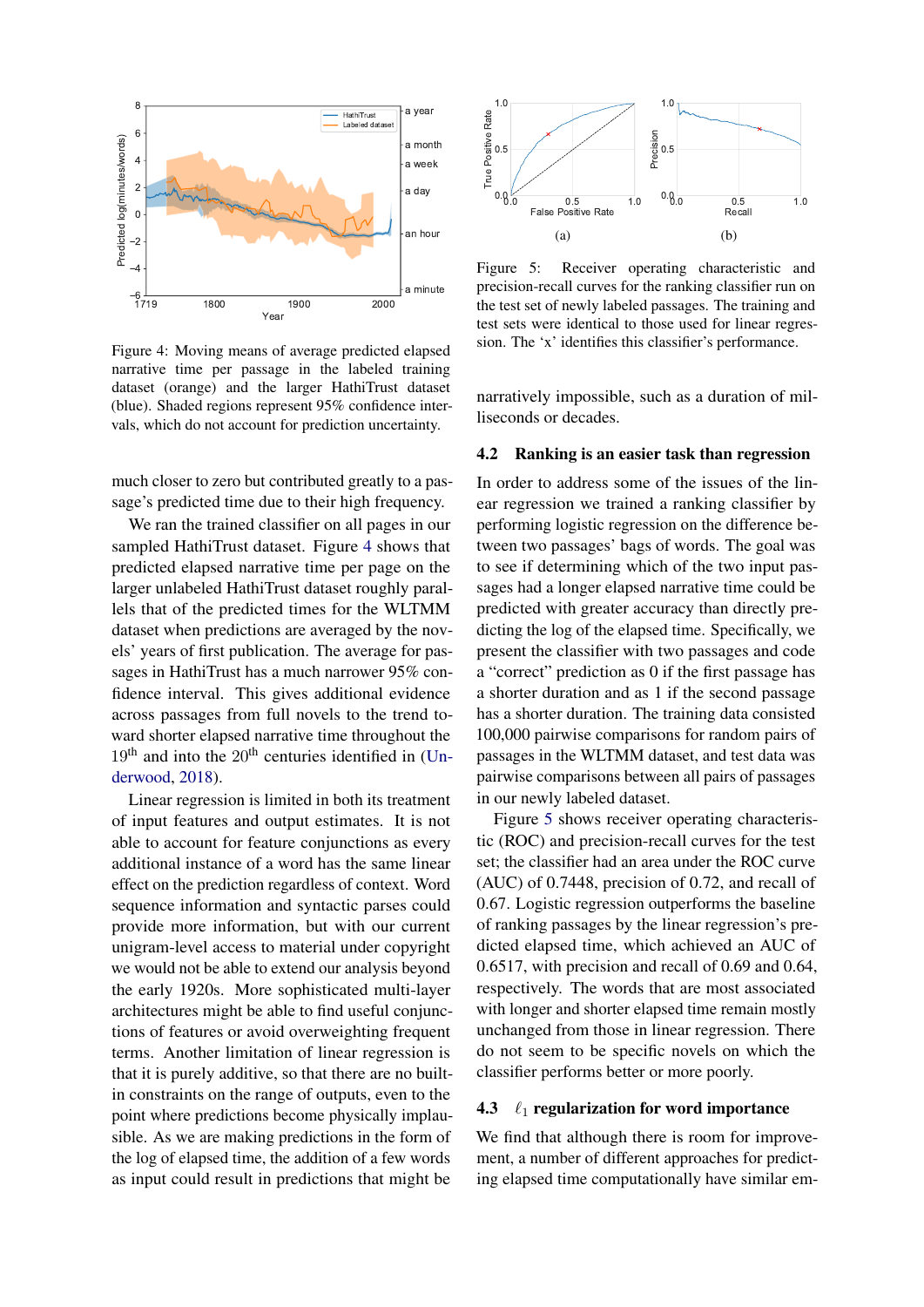pirical performance. We next consider the limits of the set of input features. How few word types can we use without seriously impacting performance?

We use an  $\ell_1$ -regularized ranking model with varying penalty parameter to progressively drive feature weights to zero. Surprisingly, a minimal set of eight words is sufficient to obtain 0.74 AUC on the training and test sets without any degradation in test performance. These words are *of, in, to, had* to indicate longer duration and *you, said, it, he* to indicate shorter duration.

While it is difficult to extrapolate from such words, all are short words that often appear in varieties of phrases. *Said* is additionally very indicative of dialogue, as—to a lesser extent—is *you* indicative of second-person dialogue as well.

# 5 Learned topics correlate with elapsed time

It is interesting to be able to predict human labels for elapsed time, but this by itself is only the beginning of the process of making empirical literary historical claims. We hope to use the larger corpus to reason about other trends that might be associated with such prediction. One type of trend is whether or not shorter and longer elapsed narrative time is grounded in specific language in the form of word co-occurrence patterns.

To this end, a topic model with 50 topics was trained on the HathiTrust volumes, with words that were found to be most predictive of elapsed narrative time excluded. Documents' topic proportions were used in a linear regression to predict a document's average elapsed narrative time.

To avoid simply learning from exactly the same data, the documents on which the topic model was trained had the eight words most indicative of elapsed time removed. The target value for the regression was the elapsed time predicted from the linear regression model on just the eight words excluded from the topic model. In the regression, 70% of the HathiTrust volumes were used for training and the remaining 30% were used for testing. Testing data had a Pearson correlation coefficient of  $R=0.6226$  between average elapsed narrative time from the regression on unigram frequencies and predicted elapsed narrative time from this regression on topic proportions.

Figure [6](#page-5-0) shows the topics most correlated with longer and shorter elapsed narrative time. Some topics seem to capture stylistic changes over time,

<span id="page-5-0"></span>

Figure 6: Prevalence of topics given publication date for (a) the ten topics that are most associated with longer elapsed narrative time and (b) the ten topics that are most associated with shorter elapsed narrative time  $(K = 50)$ . Both sets mix older and more recent topics.

such as the topic with the third-strongest association with shorter elapsed time, which contains contemporary vernacular words. Notably, however, not all of the topics simply correlate with publication date. Some appear to be getting at other features of narrative, such as dialogue (*replied, asked, cried*), or content, such as government (*people, government*) and Rome (*city, great, rome*). Just as *said* is one of the words most associated with shorter elapsed time when ranking with  $\ell_1$ -regularization, so, too, is a topic consisting of words that mark dialogue associated with shorter elapsed time here.